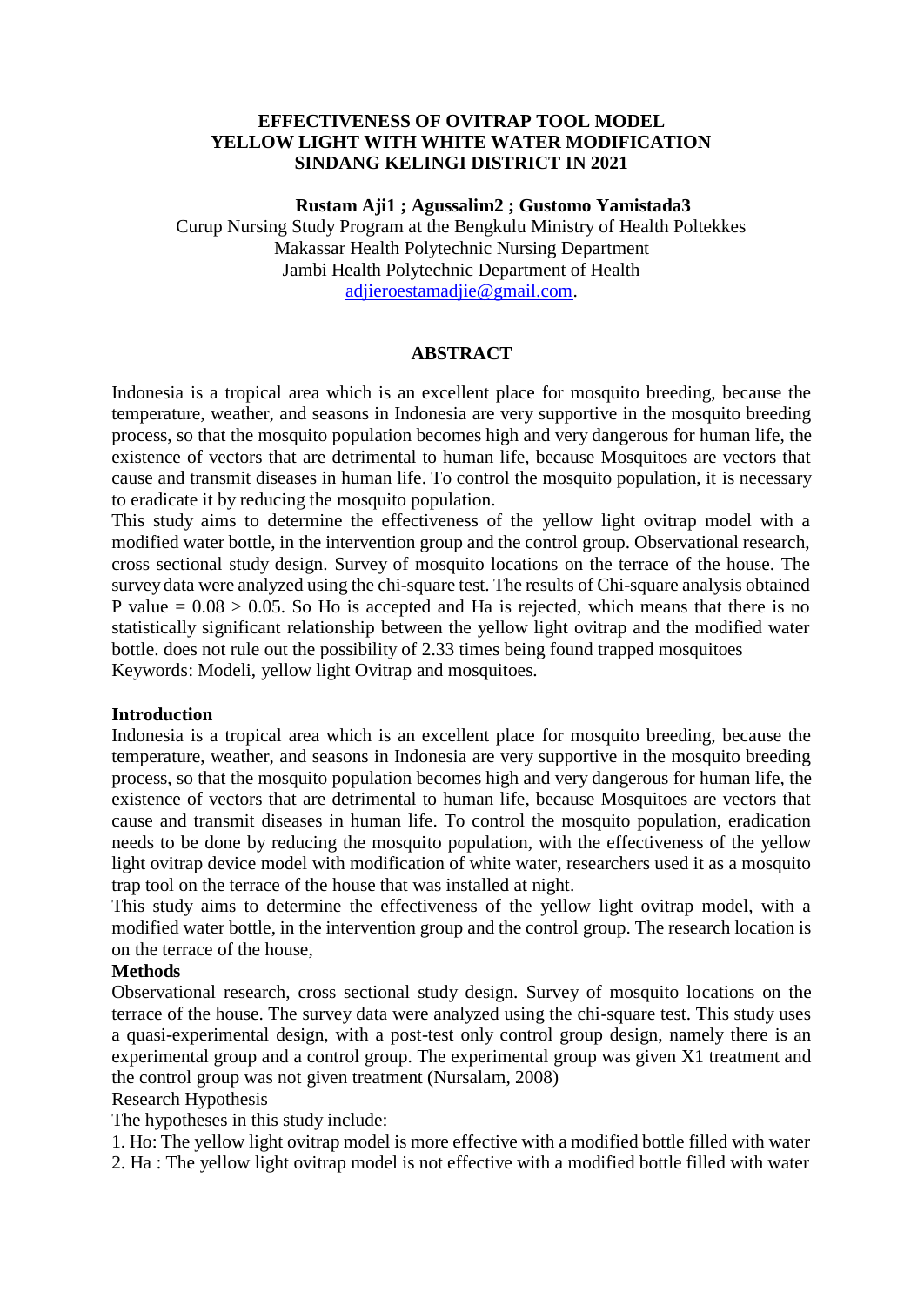## **Result and Discussion**

Research result

The results of Chi-square analysis obtained P value  $= 0.08 > 0.05$ . So Ho is accepted and Ha is rejected, which means that there is no statistically significant relationship between the yellow light ovitrap tool and the modified bottle filled with water. , it is possible 2.33 times to find trapped mosquitoes

Table 1. The effectiveness of the yellow light ovitrap model with a modified bottle filled with water, in the intervention group and the control group on the terrace of the house

| $\mathbf N$<br>u<br>m<br>$\mathbf b$ | Mo<br>dific<br>atio      | Effectiveness<br>Yellow<br>Light |      | No Light       |                        | ັ<br>Total          |      | $\mathbf{r}$<br>$\mathbf{P}$ | <b>OR</b>              | CI(95%)<br>Upper<br>Lower |       |
|--------------------------------------|--------------------------|----------------------------------|------|----------------|------------------------|---------------------|------|------------------------------|------------------------|---------------------------|-------|
| e<br>r                               | n                        | $\mathbf{F}$                     | $\%$ | F              | $\%$                   | $\overline{F}$      | $\%$ |                              |                        |                           |       |
| $\mathbf{1}$                         | with<br>out<br>wat<br>er | 5                                | 13.9 | $\overline{2}$ | 5.6<br>1               | 7                   | 9.7  | 0.23<br>3                    | 2.74<br>$\overline{2}$ | 0.496                     | 15.17 |
| $\overline{2}$                       | Wat<br>er                | 31                               | 86.1 | 34             | 94.<br>4               | 6<br>5              | 90.3 |                              |                        |                           |       |
| Total                                |                          | 36                               | 100  | 36             | 10<br>$\boldsymbol{0}$ | 7<br>$\overline{2}$ | 100  |                              |                        |                           |       |

Based on Table 1, it is known that almost 34 mosquitoes (94.4%) were trapped in the ovitrap model without a lamp, a modified bottle filled with water. Based on Chi-square analysis, the P value  $= 0.233 > 0.05$ . So Ho is accepted and Ha is rejected, which means that there is no statistically significant relationship between the ovitrap tool without a lamp, a modified bottle filled with water.

# **Conclusion**

In the ovitrap model without lights, modify the bottle containing water, where mosquitoes want to put their eggs in a bottle filled with white water.

Botol Plastik Mineral



Gambar.1 Pemotongan Botol Plastik

Botol Ovitrap



Gambar 2 ilustrasi nyamukterperangkap

#### **Suggestion**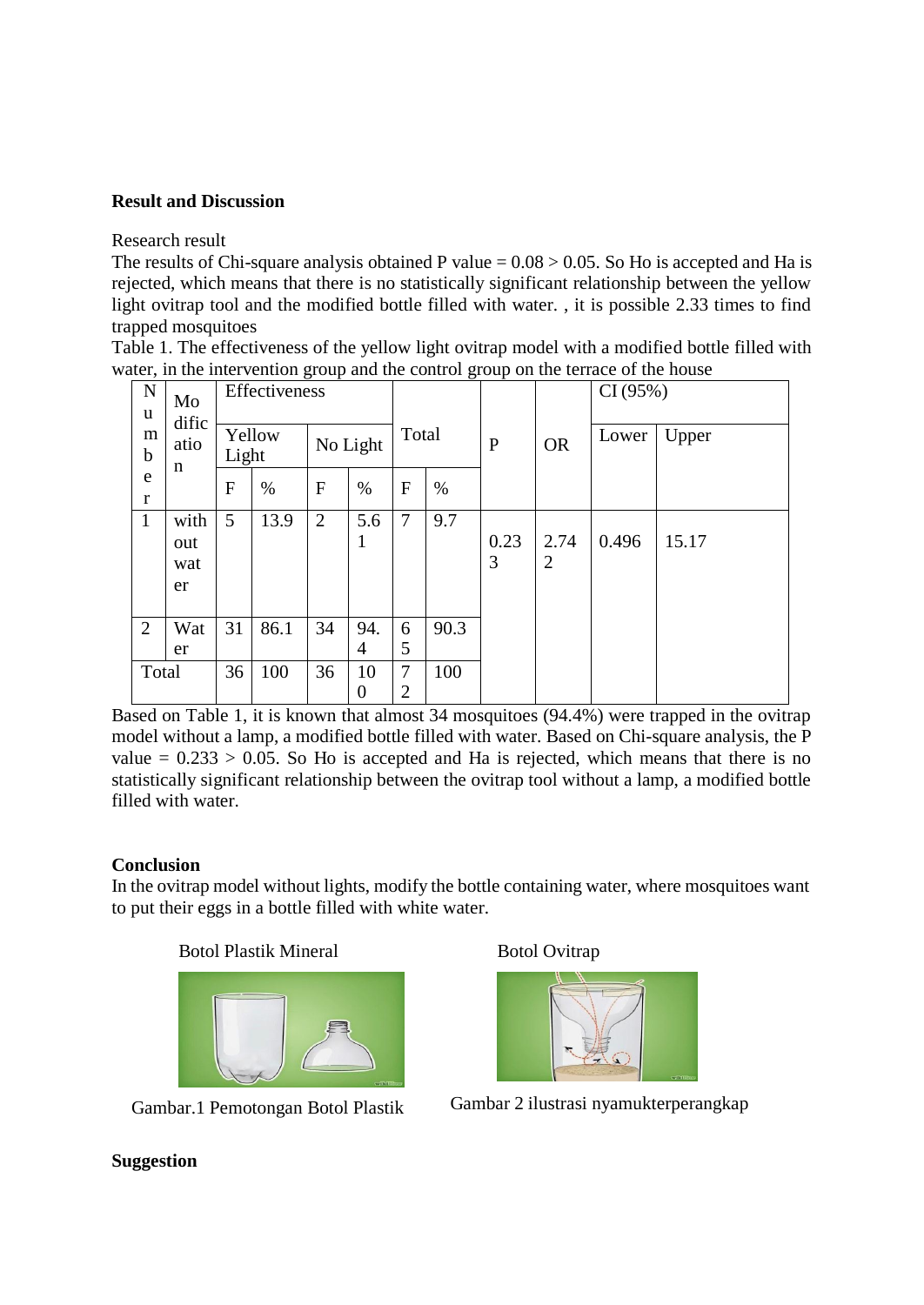The Health Office is expected to be able to disseminate information to the public regarding the use of ovitrap as an alternative in controlling the Aedes aegypti mosquito vector, by only using plastic bottles used for drinking mineral water.

Further research needs to be done with a modified fermented ovitrap model based on the rainy or summer season and the transition season

### **References**

Arikunto Suharsimi (2002) Management Research. Jakarta. Rhineka Cipta.

Aji Rustam (2015) Identification of Surveys of Aedes Aegypti, Culex and Aedes Albopictus larvae in non-landfill environments inside and outside the home. (Researcher: Rustam Aji) Publisher: 2-Trick: Shoots for Health Research. Website Address: [www.2Trik.webs](http://www.2trik.webs/) .com .ISSN:2086-3098. Vol.V.Number:4, November 2015.hlm:223-229. National Journal

Aji Rustam. Muhammad Totong Kamaludin, Salni and Sriati (2016) Environmental factors and indices related to gengue vector lanva in Rejang Labong District in 2016. Publisher: Irjpeh. (International Research Journal of Public and Environmental Health).(Team: 1.Rustam Aji,2 .Muhammad Totong Kamaluddin, 3.Salni and 4.Sriati.Address : (URL/Linl:http://dx.doi.org/10.15739/irjpeh.16.021.).ISSN:2360-8803.irjpeh.Vol.3( 7), pp. 162-166, july-2016). International Journals.

Aji Rustam and Chandra Buana (2017) Community Action Model by Level Density Larva of Aedes Aegypti Landfill Village in Batu Galing Sub District Curup Tengah. Publisher Ejbps (European Journal of Biomedical and Pharmaceutical Sciences). Web address: [www.ejbps.com](http://www.ejbps.com/) URL: Link URL https:[//www.ejbps.com/ejbps/abstract\\_id/2216.](http://www.ejbps.com/ejbps/abstract_id/2216) and Indexing Details is available on https://www.ejbps.com/ejbps/indexing.ISSN:2349-8870.Vol.4.Issue.3.47-52 year:2017)SJIF Impact Factor 4.382. International Journals.

Aji Rustam (2017) The Effect of Fragrant Lemongrass on the Presence of Aedes Aegypti Larvae in Water Reservoirs. Publisher: JVK (Jurnal Vocational Health) web address-Link-URL:http://ejournal.poltekkes-pontianak.ac.id/index.php/JVK.ISSN:2442-5478.

Vol.3.(1)(2017)p-390-393. National Journal.

Aji Rustam (2017) Effect of Boiled Carica Papaya Leaf on Death of Aedes Aegypti Larvae.(Researcher: Rustam Aji).Publisher:Journal of Epidemiology and Public Health.e-ISSN:2549-0273 (online).address wen-URL- Link: https://doi.org/10.26911/jepublichealth.2017.02.03.05.Vol.2(3)hlm :236-240. International Journals.

Aji Rustam (2019) The Effect of Papaya Sap Soaking Water on the Death of Aedes Aegypti larvae. Publisher: Health Journal Publisher: Multi Sciences Scientific Journal. Siti Khadijah Palembang. Vol. IX. No. 2 - December 2019.hlm: 108-115. ISSN: 9772087484DD4. e-Issn: 977-686-367005 .almt web. URL – LINK: https://doi.org/10.52395/jkjims.v10i02298

Aji Rustam (2019) The Role of DBD Coordinator Nurses and Jumantic Kader on the Management of Muaro Jambi District Type Desnsity in Puskesmas Perumnas of Rejang Lebong District and Health Center of Muaro Jambi District in 2019.Publisher:Poltekkes Kemenkes Bandung:Proceeding of the 2nd International Conference on Interprofessional Health Collaboration and Community Empowerment. Bandung. 5-6 December 2019. Web. URL-Link Address: <http://conference.juriskes.com/index.php/IC/article/view/94/59-> ICIHCCE Poltekkes Kemenkes Bandung. Vol.2.issue.1.pages.42.2019/12/15. International Journal Proceedings

Aji Rustam (2019) The Effect of Papaya Bark Soaking Water on the Death of Aedes Aegypti larvae in a water reservoir in Central Curup District. Publisher: Independent Healthy Journal-Poltekkes, Ministry of Health Padang. .web address-URL-Link: